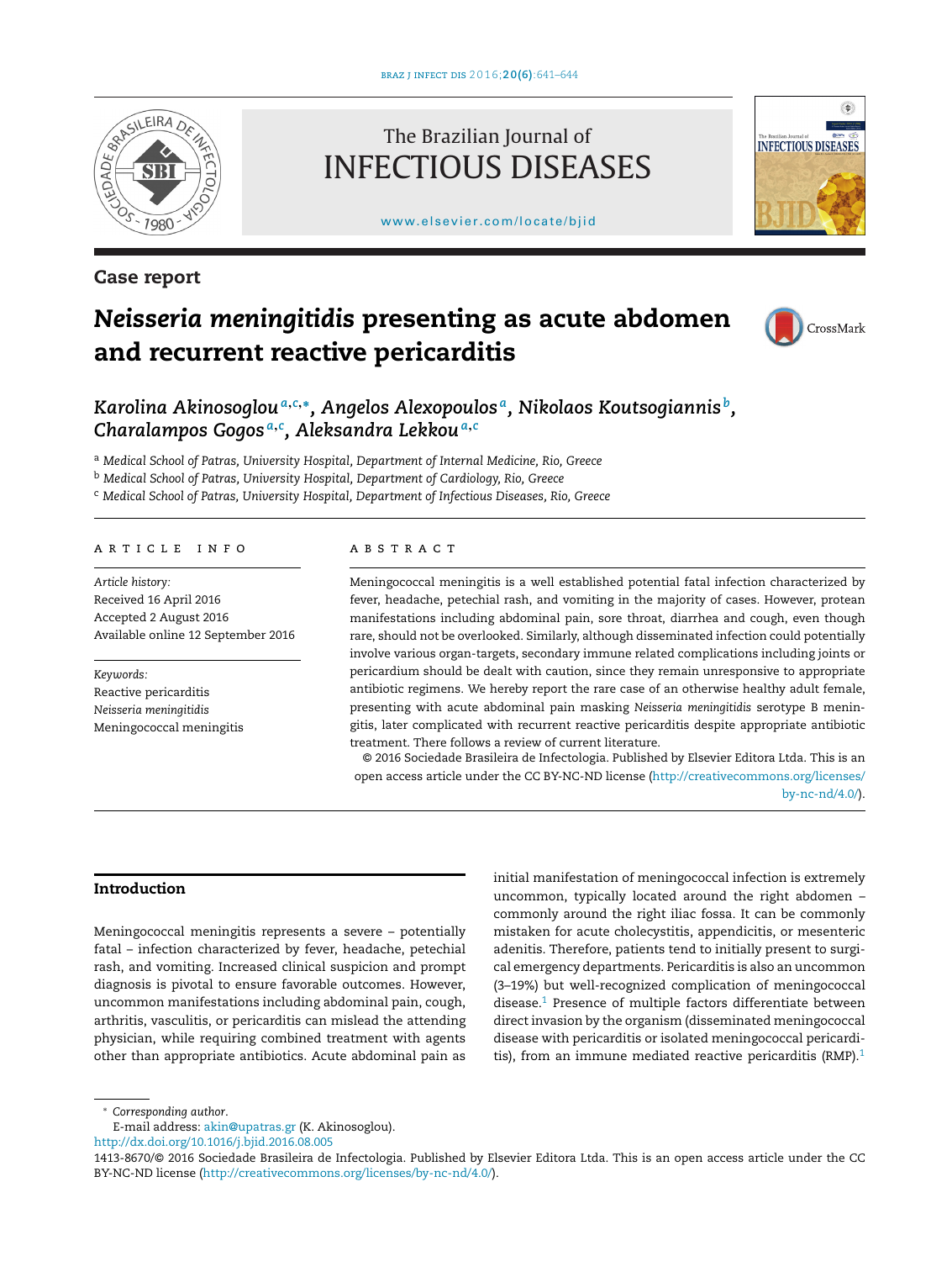

Fig. 1 - (A) Chest CT scan; (B) cardiac ultrasound (parasternal long axis view) revealed the presence of mild-to-moderate amount of pericardial effusion with no hemodynamic derangement (yellow arrows); and (C) no pericardial effusion was noted, following 9 days of corticosteroid therapy. Ao, aorta; LV, left ventricle; RV, right ventricle; LA, left atrium.

We hereby report the case of a 28-year-old otherwise healthy female presenting in our surgical department with acute abdomen masking meningococcal meningitis, later complicated by recurrent episodes of reactive pericarditis, despite appropriate antibiotic treatment.

#### **Case report**

A 28-year-old Caucasian female presented at our hospital complaining of fever, rigors, and severe epigastric pain, not subsiding following non steroid anti-inflammatory drug administration, during the last 24h. Upon admission the patient was in poor condition, BP:120/80mmHg, T: 38.8 ◦C, GCS: 15/15, while physical examination revealed severe rebound tenderness along right upper quadrant and epigastrium. Blood tests came back to show WBC: 19.51 K/ $\mu$ L (92.5/2.7/4.7%), PLT: 117.00 K/µL, PT: 18.4 s, INR: 1.59, and CRP: 26 IU/L. Electrocardiogram (EKG) and chest-X-ray (CXR) were unremarkable. An emergency abdominal ultrasound and later CT scan did not reveal any cause of acute abdomen. Interestingly, the patient started complaining of headache during her stay in the emergency department. At the time, patient reassessment revealed increased nuchal rigidity and Kerning's sign suggestive of central nervous system involvement. Lumbar puncture revealed 15,200 cells of polymorphonuclear predominance, Glu < 5mg/dl and protein 530mg/dl in cerebrospinal fluid (CSF). CSF latex agglutination test and later CSF and blood cultures results showed *Neisseria meningitidis* group B sensitive to a range of antibiotics, hence the patient (following prior empiric therapy of vancomycin, ceftriaxone and dexamethasone) was put on ceftriaxone 4 gr qd. The patient presented dramatic clinical improvement a week following IV therapy with near normalization of inflammatory markers while serology for common viruses, including HIV and consecutive blood cultures came back negative. C3 and C4 complement concentrations were also normal. Ten days post-admission the patient started complaining of a sharp retrosternal pain radiating to the left scapula, associated with pericardial friction rub along the lower left sterna border. No alterations in hemodynamic, ABG, or other blood parameters including serum troponin I and creatine kinase MB were noted. However, EKG showed raised ST segments in leads V2–V6, indicative of pericarditis. Chest CT scan and cardiac ultrasound confirmed development of moderate pericardial effusion (Fig. 1A and B). In the context of previous clinical improvement, negative serology for infectious and autoimmune diseases, and presence of medication – sensitive meningococcus strain, we decided that pericarditis was immune- mediated and a combination of methylprednisolone and colchicine at 24mg and 0.5mg qd, respectively, was initiated. The patient showed clinical and radiologic improvement and was discharged 19 days post admission on a tapering scheme of corticosteroids (Fig. 1C). Interestingly, approximately one and a half months later – at the time on 4mg of methylprednisolone – the patient started complaining again of retrosternal pain. She visited a tertiary hospital where recurrence of moderate pericardial fluid was confirmed, while reinstitution of methylprednisolone 8mg/d and ibuprofen 600mg/tid was followed by gradual improvement and discharge shortly after. Since then, the patient has again presented in our department twice with recurrent pericarditis while on methylprednisolone tapering. After eight months of follow up and slow tapering scheme of corticosteroids and NSAIDs the patient remains in excellent condition, without symptoms and out of treatment.

## **Discussion**

Acute abdominal pain as an initial manifestation of meningococcal infection is extremely uncommon, and can present both as an isolated entity, as well as in the context of meningococcal sepsis. Including ours, we have tracked no more than 19 cases of sharp abdominal pain as initial presentation of invasive meningococcal disease in global literature ([Table](#page-2-0) 1). Despite equally involving adults and children, more than half (60%) of childhood cases are under six years of age. $2-7$  Based on available data, *Neisseria meningitidis* serotype C was the most frequently isolated pathogen (~48% of cases).<sup>3,4,7-13</sup> Two cases of serotype B, similar to our case, have also been identified, even though the former involving children. $5,6$  Fever was the most frequent accompanying symptom while a surgical procedure following suspicion of acute abdomen was conducted in 42% of these patients. $3-5,7,8,11,14$  The etiology of abdominal pain remains obscure. Several theories attempt to explain the underlying pathophysiology associated with this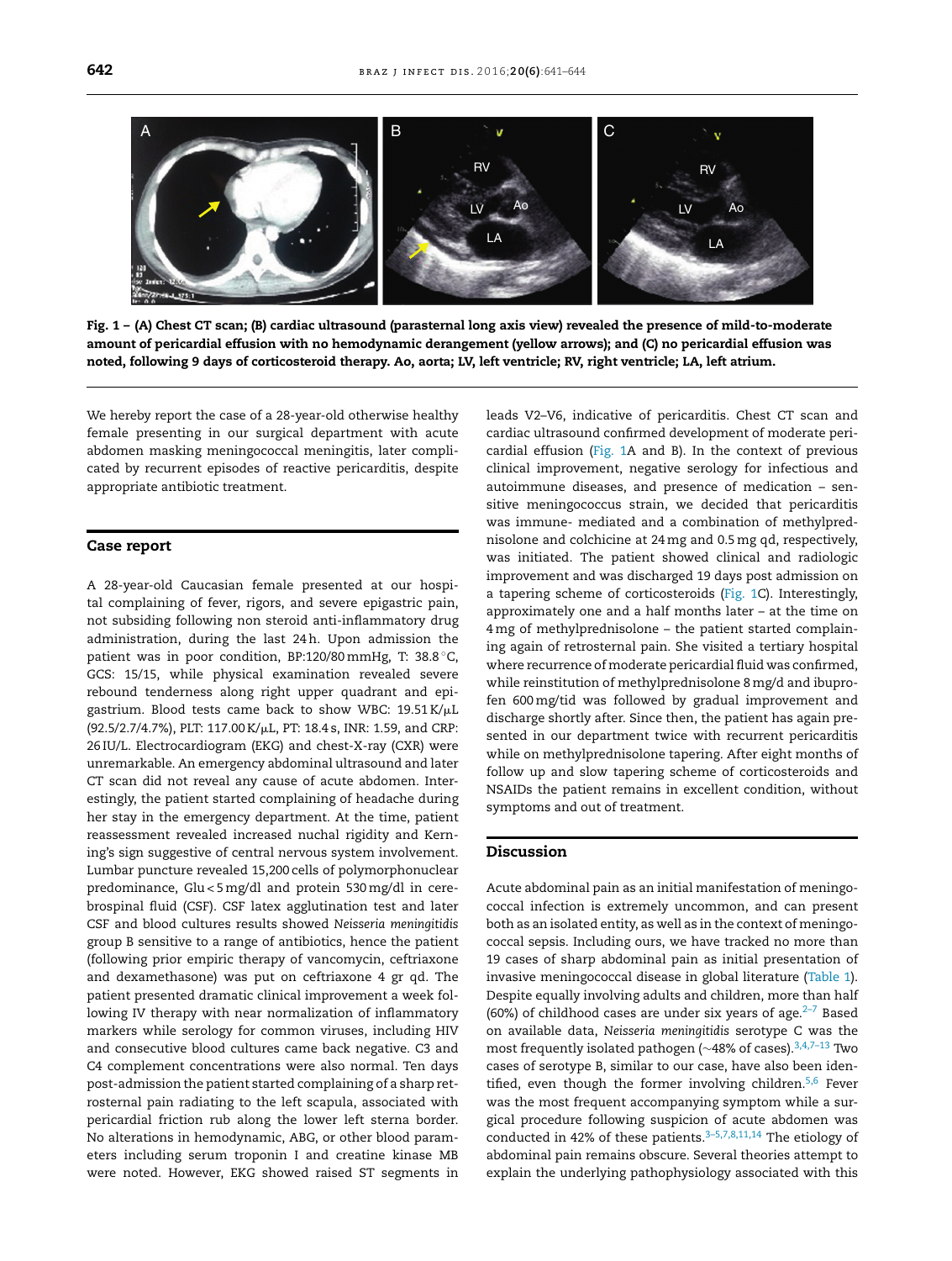<span id="page-2-0"></span>

| Table 1 - Cases of meningococcemia presenting as acute abdomen since 1974. |      |                |                               |              |                                 |                |  |  |  |  |  |  |  |
|----------------------------------------------------------------------------|------|----------------|-------------------------------|--------------|---------------------------------|----------------|--|--|--|--|--|--|--|
| Reference                                                                  | Year | Age (years)    | Clinical manifestation        | Serogroup    | Site of isolation               | Surgery        |  |  |  |  |  |  |  |
| Our case                                                                   | 2016 | 28             | Febrile                       | B            | CSF, blood culture              | N <sub>o</sub> |  |  |  |  |  |  |  |
| Austin <sup>21</sup>                                                       | 2015 | 33             | Febrile, vomiting & diarrhea  | No data      | Blood culture                   | N <sub>o</sub> |  |  |  |  |  |  |  |
| san Alvarez <sup>2</sup>                                                   | 2011 | 10 month       | Febrile                       | A            | Blood culture                   | No             |  |  |  |  |  |  |  |
| $H$ sia $9$                                                                | 2009 | 13             | Febrile, agitation            | C            | Blood culture                   | No             |  |  |  |  |  |  |  |
| Tomezzoli <sup>5</sup>                                                     | 2008 | $\overline{4}$ | Febrile                       | B            | Blood culture                   | Yes            |  |  |  |  |  |  |  |
| de Souza <sup>22</sup>                                                     | 2006 | 6              | Febrile, myalgia              | C            | Peritoneal fluid                | Yes            |  |  |  |  |  |  |  |
| Herault <sup>8</sup>                                                       | 2006 | 14             | Meningeal syndrome            | C            | Peritoneal fluid, blood culture | Yes            |  |  |  |  |  |  |  |
| Kelly <sup>11</sup>                                                        | 2004 | 28             | No data                       | $\mathsf{C}$ | Peritoneal fluid                | Yes            |  |  |  |  |  |  |  |
| Demeter $^{23}$                                                            | 1999 | 37             | Febrile                       | No data      | Blood culture                   | N <sub>o</sub> |  |  |  |  |  |  |  |
|                                                                            | 1999 | 34             | Febrile                       | No data      | Blood culture                   | N <sub>o</sub> |  |  |  |  |  |  |  |
| Winrow <sup>6</sup>                                                        | 1999 | 3              | Febrile                       | B            | Blood culture                   | No             |  |  |  |  |  |  |  |
|                                                                            | 1999 | 12             | Febrile                       | No data      | Blood culture                   | No             |  |  |  |  |  |  |  |
| Schmid $12$                                                                | 1998 | 21             | Meningeal syndrome, exanthema | C            | Blood culture                   | N <sub>o</sub> |  |  |  |  |  |  |  |
| Grewal <sup>10</sup>                                                       | 1993 | 16             | Meningeal syndrome, exanthema | C            | Blood culture                   | No             |  |  |  |  |  |  |  |
| Kunkel <sup>4</sup>                                                        | 1984 | $\overline{4}$ | Febrile                       | C            | Peritoneal fluid                | Yes            |  |  |  |  |  |  |  |
| Bar Meir <sup>14</sup>                                                     | 1978 | 42             | Febrile                       | No data      | Peritoneal fluid, blood culture | Yes            |  |  |  |  |  |  |  |
|                                                                            | 1978 | 65             | Febrile                       | No data      | Peritoneal fluid                | Yes            |  |  |  |  |  |  |  |
| Bannatyne <sup>3</sup>                                                     | 1977 | $\overline{4}$ | Febrile                       | C            | Peritoneal fluid                | Yes            |  |  |  |  |  |  |  |
| Weintraub <sup>13</sup>                                                    | 1974 | 32             | Meningeal syndrome            | C            | <b>CSF</b>                      | N <sub>o</sub> |  |  |  |  |  |  |  |

This table illustrates reported cases of meningococcemia presenting as acute abdomen in global literature since 1974. The table is divided into 7 vertical columns indicating reported case, year of publication, patient's age, clinical manifestation upon presentation, pathogen serotype, site of *Neisseria* isolation and whether surgery was carried out respectively.

CSF, cerebrospinal fluid.

clinical entity including, mesenteric hypoperfusion, septic epiploic micro infarctions, splanchnic invasion via hematogenous spread or ascending infection from the urogenital tract, or immune complex deposition.[2](#page-3-0)

Contrary to purulent pericarditis, RMP represents a late complication and very few cases have been reported in literature[.1,15–19](#page-3-0) It develops most frequently 6–15 days after onset of illness and is characterized by a type 3 hypersensitivity reaction, either against the specific serotype of the *N. meningitidis* or newly antigenic, damaged pericardial tissue because of molecular mimicry with microbial antigens.[20](#page-3-0) Severe disease, age (adults and young teenagers), and serogroup C seems to predispose to post-infectious immune associated complications including arthritis, vasculitis, pleuritis, or pericarditis.[15,16,20](#page-3-0) In line with these observations, our patient was a young adult, presenting in poor clinical condition, with highly elevated inflammatory markers suggestive of severe disease, even though interestingly serogroup B (and not C) was finally isolated. The pericardial fluid in RMP is serous and sterile, and is often associated with polyserositis not responsive to antibiotics but to NSAIDs. $1,18$  RMP may be more severe than purulent pericarditis and cardiac tamponade can be relatively frequent requiring high dosages of steroids and/or pericardiocentesis.<sup>[20](#page-3-0)</sup> Recurrent pericarditis is exceptionally rare after the meningococcal infection (Table 2), while the reasons of its recurrence

| Table 2 - Cases of recurrent reactive meningococcal pericaditis in literature since 1969. |                |                                      |                      |                                        |                               |                                                       |            |  |  |  |  |  |
|-------------------------------------------------------------------------------------------|----------------|--------------------------------------|----------------------|----------------------------------------|-------------------------------|-------------------------------------------------------|------------|--|--|--|--|--|
| Reference                                                                                 | Patient<br>age | Time of<br>pericarditis<br>diagnosis | Site of<br>isolation | Neisseria<br>meningitidis<br>serogroup | Clinical<br>presentation      | Therapy                                               | Outcome    |  |  |  |  |  |
| Chiappini $15$                                                                            | $10y$ o        | 7 d                                  | <b>CSF</b>           | C                                      | Meningitis                    | Prednisone + Aspirin                                  | Recurrence |  |  |  |  |  |
| $El$ Bashir <sup>16</sup>                                                                 | 13 y/o         | 7 d                                  | Blood                | C                                      | Meningitis                    | Dexamethasone + Ibuprofen,<br>later diclofenac sodium | Recurrence |  |  |  |  |  |
| Dupont $17$                                                                               | $14y$ o        | 3d                                   | <b>CSF</b>           | C                                      | Meningitis                    | <b>ASA</b>                                            | Recurrence |  |  |  |  |  |
| Lanchemayer $^{18}$                                                                       | $45 y$ o       | 8d                                   | <b>CSF</b>           | No data                                | Meningitis                    | Hydrocortisone                                        | Recurrence |  |  |  |  |  |
| Stange <sup>19 a</sup>                                                                    | No data        | No data                              | <b>CSF</b>           | B                                      | No data                       | No data                                               | Recurrence |  |  |  |  |  |
|                                                                                           | $47y$ /0       | 7 d                                  | <b>CSF</b>           | No data                                | Meningitis                    | $ASA + NSAID + Periodicard$                           | Recurrence |  |  |  |  |  |
| Stephani <sup>24</sup>                                                                    | $14y$ o        | 9d                                   | CSF, blood           | C                                      | Meningitis,<br>endopthalmitis | Prednisone + Antibiotics                              | Recurrence |  |  |  |  |  |
| Fuglsang Hansen <sup>25 a</sup>                                                           | No data        | 11d                                  | No data              | No data                                | Meningitis                    | Steroid + Pericardiocentesis                          | Recurrence |  |  |  |  |  |

This table illustrates reported cases of meningococcal recurrent reactive pericarditis in global literature since 1969 The table is divided into 8 vertical columns indicating reported case, patient's age, time of pericarditis diagnosis following onset of symptoms, site of *Neisseria* isolation, pathogen serotype, clinical manifestation upon initial presentation, therapeutic scheme and outcome respectively.

d, days; CSF, cerebrospinal fluid; ASA, acetylsalicylic acid; NSAID, non steroid anti inflammatory drug.

a Limited data due to language constrains (Danish, German).